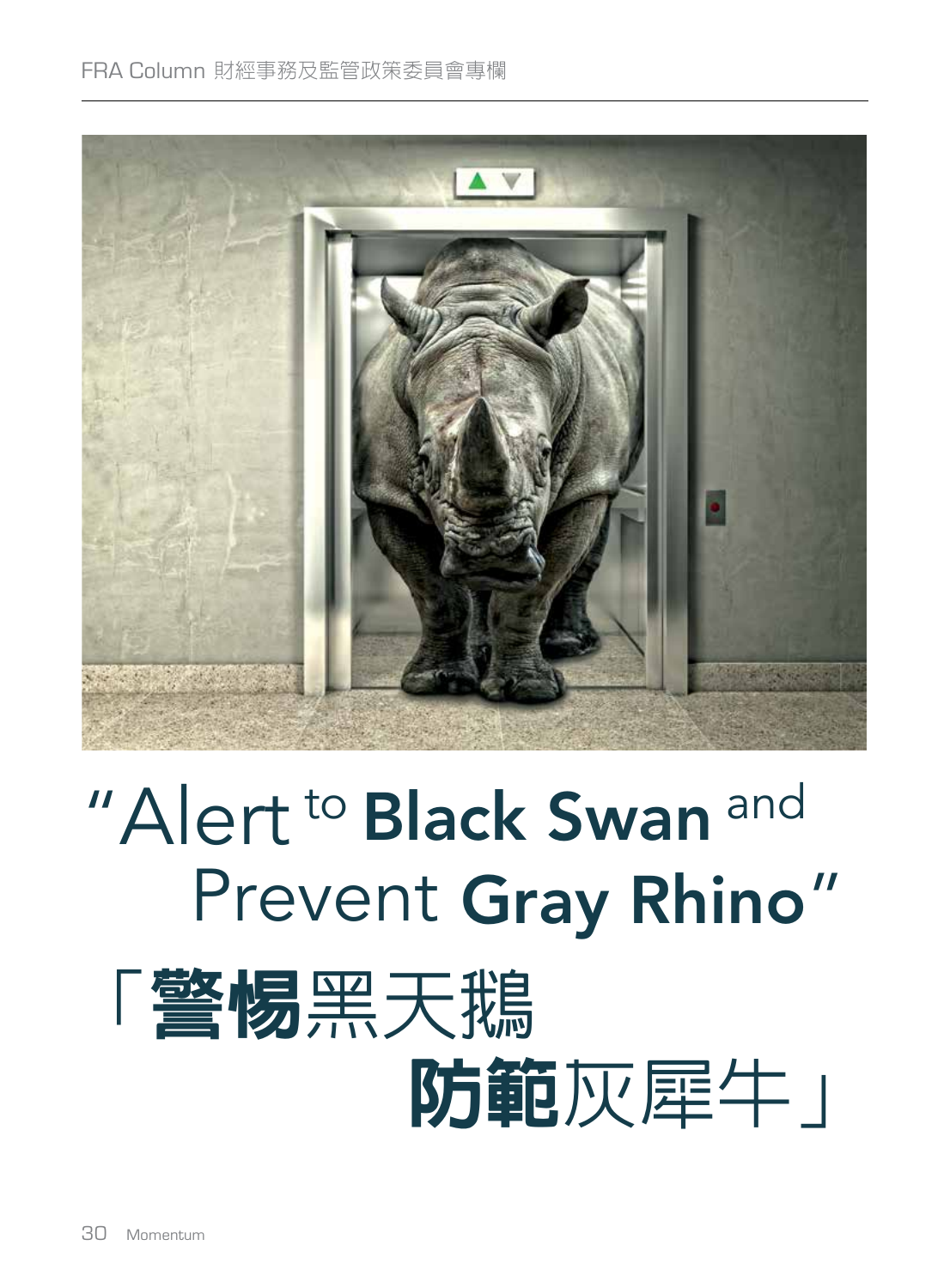In addressing the opening ceremony at the Central Party School<br>
of the CPC Central Committee presided by Premier Li Keqiang n addressing the opening ceremony at the Central Party School and attended by standing committee members Li Zhanshu, Wang Yang, Wang Huning, Zhao Leji and Han Zheng on 21 January 2019, President Xi Jinping noted that China's national security and stability were under multiple threats from within and without and warned that "we must be alert to Black Swan and prevent Gray Rhino" in managing risks or events that were confronted by China. Since then, the terms "Black Swan" and "Gray Rhino" have been wildly circulated and reported across social media in China. This article will discuss:

- What is "Black Swan";
- What is "Gray Rhino";
- How Black Swan and Gray Rhino events are related to risk management;
- How risks are identified, assessed, responded to and controlled in the context of COSO (Committee of Sponsoring Organizations of the Treadway Commission) Enterprise Risk Management ("ERM") Framework; and
- The legal and regulatory issues relating to risk management under (a) the Companies Ordinance; (b) the Listing Rules; and (c) the Legal Practitioners (Risk Management Education) Rules, Cap. 159Z ("RME Rules") made under section 73 of the Legal Practitioners Ordinance, Cap. 159.

## **Black Swan**

Prior to the discovery of black swans by the Dutch explorer Willem de Vlamingh in Australia in January 1697, people then believed that all swans were white, and black swans simply didn't exist. In modern times, "Black Swan" was coined by Nassim Nicholas Taleb in his first book "Fooled by Randomness: the Hidden Role of Chance in Life and in the Markets" published in 2001, and in his second book published in 2008, titled "The Black Swan: the Impact of the Highly Improbable" to denote, in his own words, risk or an event with the following three attributes:

"First, it is an outlier, as it lies outside the realm of regular expectations, and nothing in the past can convincingly point to its possibility. Second, it carries an extreme "impact". Third, in spite of its outlier status, human nature makes us concoct expectations for its occurrence after the fact, making it explainable and predictable."

Under the conventional wisdom, risks are studied quantitatively under the bell shape of the normal distribution curve that black swan risks or events are normally excluded or ignored as being too remote or too uncertain or too unpredictable.

Classic black swan events, to name a few, include the 11 September attacks by terrorists, World War I and II, catastrophic floods, droughts and epidemics. Given that these events or risks are either improbable or unpredictable or both that people develop a psychological bias and "collective blindness" to them, not knowing the fact that such rare, but major, events are by definition outliers makes them dangerous.

習近平主席在2019年1月21日由李克強總理主 持、常委栗戰書、汪洋、王滬寧、趙樂際及 韓正出席的中共中央委員會中央黨校開班式上致辭 時指出:中國的國家安全與穩定面臨著來自內部及 外部的多重威脅,並強調在應對中國面臨的風險或 事件時,「我們必須警惕黑天鵝,也要防範灰犀 牛」。此後,「黑天鵝」及「灰犀牛」二詞在中國 社交媒體上廣為流傳並得到廣泛報導。本文將討 論:

- 什麼是「黑天鵝」;
- 什麼是「灰犀牛」;
- 黑天鵝及灰犀牛事件與風險管理有何關聯;
- 在COSO(全美反虛假財務報告委員會下屬發起 人委員會)企業風險管理框架下如何識別、評 估、應對及控制風險;及
- 下列法規下風險管理的相關法律及法規問 題:(a) 《公司條例》;(b)《上市規則》; 及 (c) 根據《法律執業者條例》(第 159 章)第7 3條制定的《法律執業者(風險管 理教育)規則》(第159Z章)(「RME規 則 」)。

#### **黑天鵝**

在 1697 年 1 月荷蘭探險家威廉·德·弗拉明格 (Willem de Vlamingh)於澳洲發現黑天鵝之前, 人們認為所有天鵝全是白色,根本就不存在黑天 鵝。在現代,納西姆·尼古拉斯·塔勒布(Nassim Nicholas Taleb)於2001年出版的第一本書《隨機 騙局:潛藏在生活與市場中的機率陷阱》(Fooled by Randomness: the Hidden Role of Chance in Life and in the Markets)及2008年出版的第二本書 《黑天鵝效應》(The Black Swan: the Impact of the Highly Improbable)中提出「黑天鵝」,用他 自己的話說,用來表示具有以下三個屬性的風險或 事件:

「首先,它是一個離群値,處於正常的期望範圍之 外,不存在足以證明其可能性的前例。第二,它會帶 來極大的「衝擊」。第三,儘管事件處於離群値,人 們會出於天性在事後編造出解釋,稱這事件為可解釋 或可預測的。」

按照傳統觀點,我們按照正態分佈的鐘形曲線對風險 進行定量研究,而黑天鵝風險或事件通常由於可能性 太低、太不確定或太不可預測而被排除或忽略。

典型的黑天鵝事件包括911恐怖襲擊、第一次世 界大戰和第二次世界大戰、災難性的水災、旱災 及流行病。鑑於這些事件或風險發生的可能性低 或不可預測,或者兩者兼備,人們對其產生了心 理偏見和「集體失明」,無法意識到這些罕見 而重大的事件屬於離群值正是它們如此危險的 原因。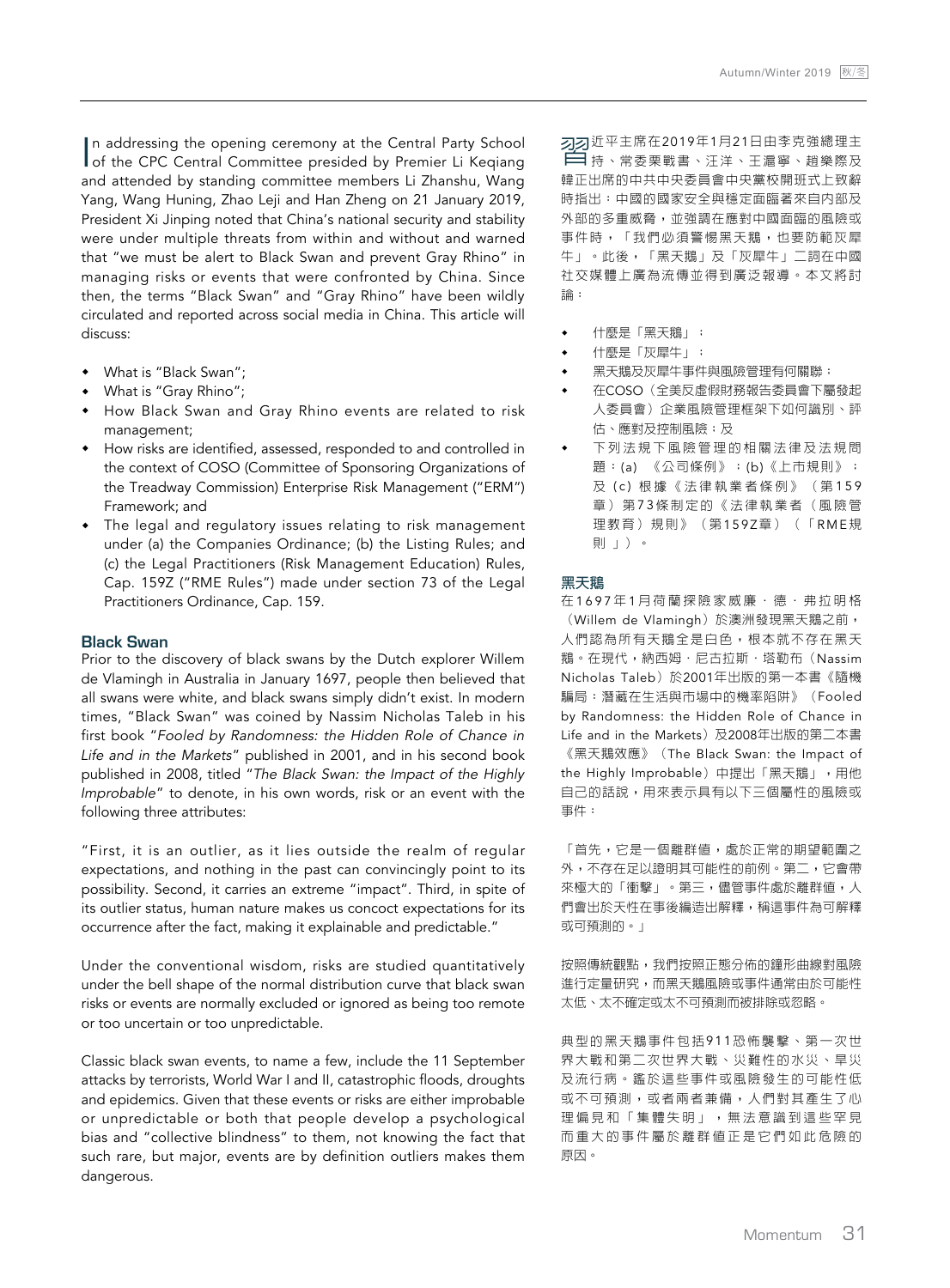# **Gray (or Grey) Rhino**

Quite the contrary, rhinos are described as either black or white but in fact most if not all rhinos are gray in colour, neither pure black nor pure white. In risk management sense, the term "Gray Rhino" was first introduced and coined by Michele Wucker at the World Economic Forum Annual Meeting in Davos Switzerland in January 2013 and was further developed in her book in 2016 by the name "The Gray Rhino: How to Recognize and Act on the Oblivious Dangers we Ignore". Like the elephant in the room, a gray rhino is a "highly probable, high impact yet neglected threat…gray rhinos are not random surprises, but occur after a series of warnings and visible evidence". Examples of gray rhino events and the associated risks are the bursting of the housing bubble in the US in 2008, US-China tensions, and the current social unrest in Hong Kong. People are aware of these gray rhino events but take these for granted as something that are outside of their control and do not factor them into their risk assessment.

Black swans and gray rhinos are only particular, and rare, cases under the risk management framework of an enterprise. There are different models or frameworks to address the risk management of an enterprise, the most popular one is the COSO Framework.

# **Internal Control and Risk Management under COSO Framework**

On internal control, an integrated framework has been developed by COSO with five (5) components

and seventeen (17) principles. The five components are control environment, risk assessment, control activities, information and communication, and monitoring activities. Under risk assessment component, there are four (4) principles, namely,

- The organisation specifies objectives with sufficient clarity to enable the identification and assessment of risks relating to the objectives;
- The organisation identifies risks to the achievement of the objectives across the entity and analyses risks as a basis for determining how the risks should be managed;
- The organisation considers the potential for fraud in assessing risks to the achievement of objectives; and
- The organisation identifies and assesses changes that could significantly impact the system of internal control.

## **灰犀牛**

恰恰相反,犀牛被描述為黑色或白色,而實際上絕大 多數犀牛都是灰色,既不是純黑色也不是純白色。從 風險管理的角度來看,「灰犀牛」一詞最早是由米歇 爾·沃克 (Michele Wucker) 在2013年1月瑞士達沃斯 舉行的世界經濟論壇年會上提出,而後在2016年名為 《灰犀牛:危機就在眼前,為何我們選擇視而不見 ?》

(The Gray Rhino: How to Recognize and Act on the Oblivious Dangers we Ignore)的著作中作出進一步闡 述。正如「房間裡的大象」,灰犀牛是指「大概率、影 響巨大卻被忽視的威脅……灰犀牛不是隨機突發事件, 而是在一系列警示信號和跡象之後出現」。灰犀牛事件 及其相關風險實例包括2008年美國房地產泡沫破裂、 中美緊張局勢以及香港當前的社會動盪。人們已經意識 到了這些灰犀牛事件,但將超出他們控制範圍的事情視 為理所當然,因此沒有將其納入風險評估。

在企業的風險管理框架下,黑天鵝及灰犀牛僅是特殊罕 見的案例。有多種處理企業風險管理的模型或框架,最 普遍的一種是COSO框架。

#### COSO**框架下的內部控制與風險管理**

在內部控制方面,COSO制定了一個包含五 (5) 大元素 及十七 (17) 項原則的整體框架。五大元素是控制環境、 風險評估、控制活動、資訊與溝通及監控活動。在風險 評估元素下有以下四(4)項原則:

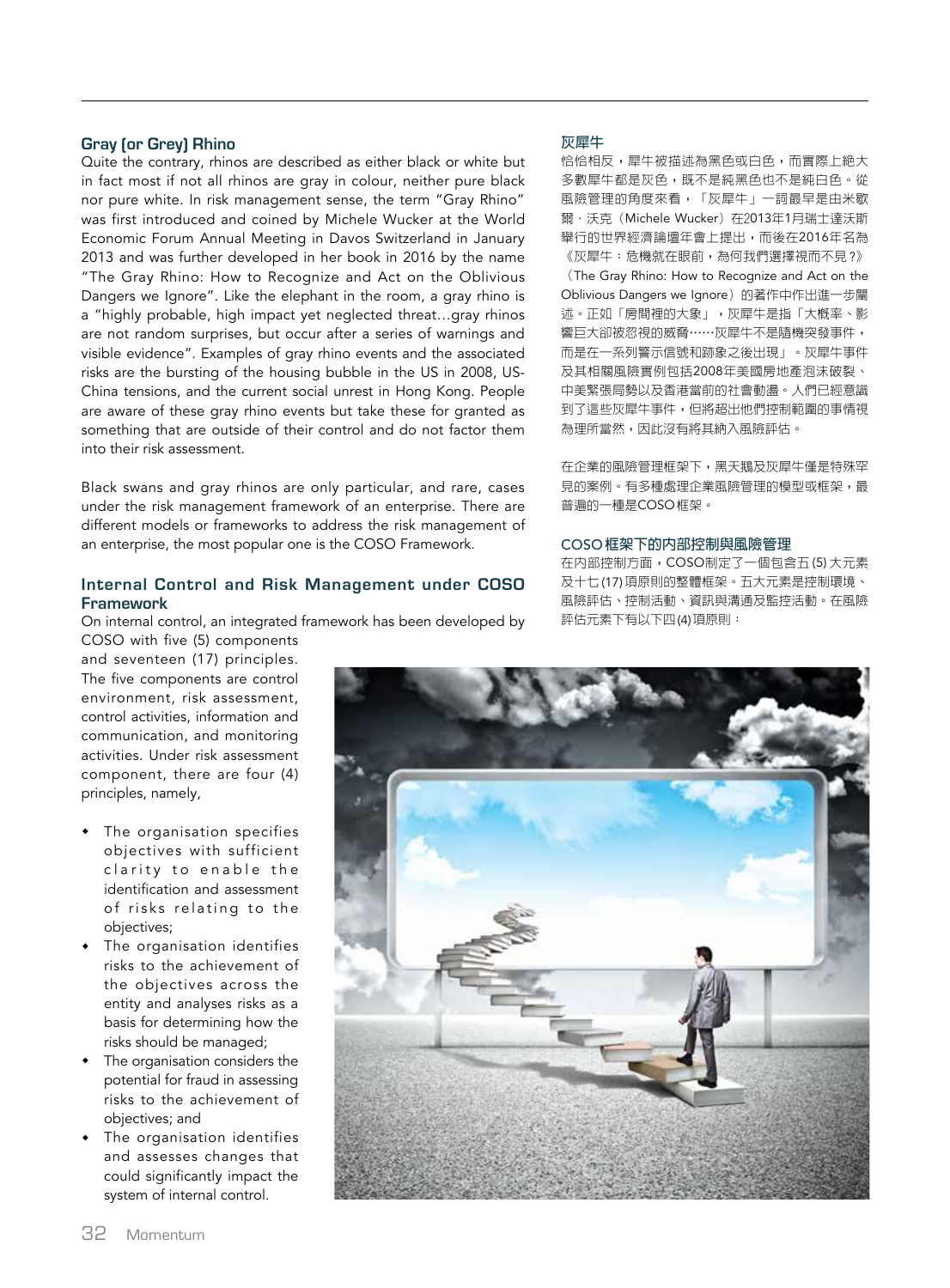On risk management, in June 2017, COSO has issued "Enterprise Risk Management – Integrating with Strategy and Performance". The new framework clarifies "the importance of enterprise risk management in strategic planning and embedding it throughout an organisation – because risk influences and aligns strategy and performance across all departments and functions".

The COSO framework on risk managment is a set of twenty (20) principles orgainised into five (5) integrated components. The five components are:

- Governance and Culture with five principles;
- Strategy and Objective Setting with four principles;
- Performance with five principles;
- Review and Revision with three principles; and
- Information, Communication and Reporting with three principles.

Under the component of performance — which is the focus of this article — there are five principles:

- Identifies Risk;
- Assesses Severity of Risk;
- Prioritises Risk;
- Implements Risk Responses; and
- Develops Portfolio View.

In the following sections, focus will be on the identification of risks, assessment of risks, response to risks, and control of risks, and in the context of COSO thought paper entitled "ERM Risk Assessment in Practice" issued in October 2012.

## **Identification of Risks**

Any event is associated with risks. The risk (or event) identification process must be made before any risk assessment. The identification process will produce a comprehensive list of risks — and also the associated opportunities — organised by risk category, financial; operational; strategic; compliance and sub-category (market, credit, liquidity, etc) for business units, corporate functions and capital projects. In the past, black swans would not be identified and would likely be ignored as too remote a risk or too uncertain a risk and in many cases, black swan risks were unaware of. Even if black swan risks are considered, they will be assessed as too remote to be of concern; for example, when a company receives a normal order for goods, it will not consider the risk that such goods will be intercepted by terrorists and so will not assess, nor respond to, nor control such a risk. As regards gray rhinos, they are like the elephant in the room that all is taken for granted and ignored, given that corporations may not have control over such risks. For example, companies in Hong Kong are aware of the Sino-US trade disputes that may have significant impact on all businesses in Hong Kong. The risk associated with such trade disputes is a gray rhino that is known to, but ignored by, all in business. All think that such risks are general risks affecting all, but are not specific risks affecting specific businesses or a specific company.

- 組織設定清晰的目標,以便能夠識別和評估與目 標有關的風險;
- 組織識別整個公司層面可能威脅組織實現目標的 風險,並分析風險,以此為基礎來確定如何對這 些風險進行管理;
- 組織在評估威脅組織實現目標的風險時考慮欺詐 的潛在可能;及
- 組織識別並評估可能會嚴重影響內部控制系統的 變化事項。

在風險管理方面,COSO於2017年6月發佈《企業風險 管理 – 與策略和績效相整合》。新框架闡明了「企業 風險管理在策略規劃以及將其融入整個組織中的重要性 –因為風險影響並協調所有部門和職能部門的策略和績 效」。

COSO風險管理框架由二十 (20) 條原則組成,分為五 (5)大綜合元素。這五大元素包括:

- 管治和文化,有五項原則;
- 策略及目標設定,有四項原則;
- 績效,有五項原則;
- 審閱及修訂,有三項原則;及
- 資訊、溝通和報告,有三項原則**。**

在績效元素(本文重點)下的五項原則是:

- 識別風險;
- 評估風險的嚴重程度;
- 風險排序;
- 實施風險響應;及
- 建立投資組合觀。

下文將重點討論風險識別、風險評估、風險響應以及 風險控制,並結合 2012年10月發佈的 COSO 思想文件 「實踐中的ERM風險評估」。

## **風險識別**

任何事件均存在風險。在作出任何風險評估之前,必須 執行風險(或事件)識別過程。在識別過程中,將編 寫一份全面的風險及相關機會列表,按風險類別、財務 狀況、營運、策略、合規性及子類別(市場、信貸、流 動性等)對業務部門、公司職能部門及資本項目進行分 類。過去,黑天鵝不會被發現,並且由於風險可能性過 低或太過不確定而可能會被忽略,在許多情況下人們無 法意識到黑天鵝風險。即使考慮到黑天鵝風險,亦會被 評估為可能性過低而不足為慮;例如,當公司收到一份 正常的商品訂單時,不會考慮恐怖分子攔截該等商品的 風險,因此不會評估有關風險並對此作出響應或控制。 至於灰犀牛,它們就像「房間裡的大象」,因習以為常 而遭到忽視,因為公司可能沒有控制該等風險的措施。 例如,香港公司意識到中美貿易爭端可能會對香港所有 企業產生重大影響。與該等貿易糾紛相關的風險即是灰 犀牛,眾所周知,卻被所有企業視而不見。所有人都認 為該等風險是影響所有人的總體性風險,而不是影響特 定企業或特定公司的特定風險。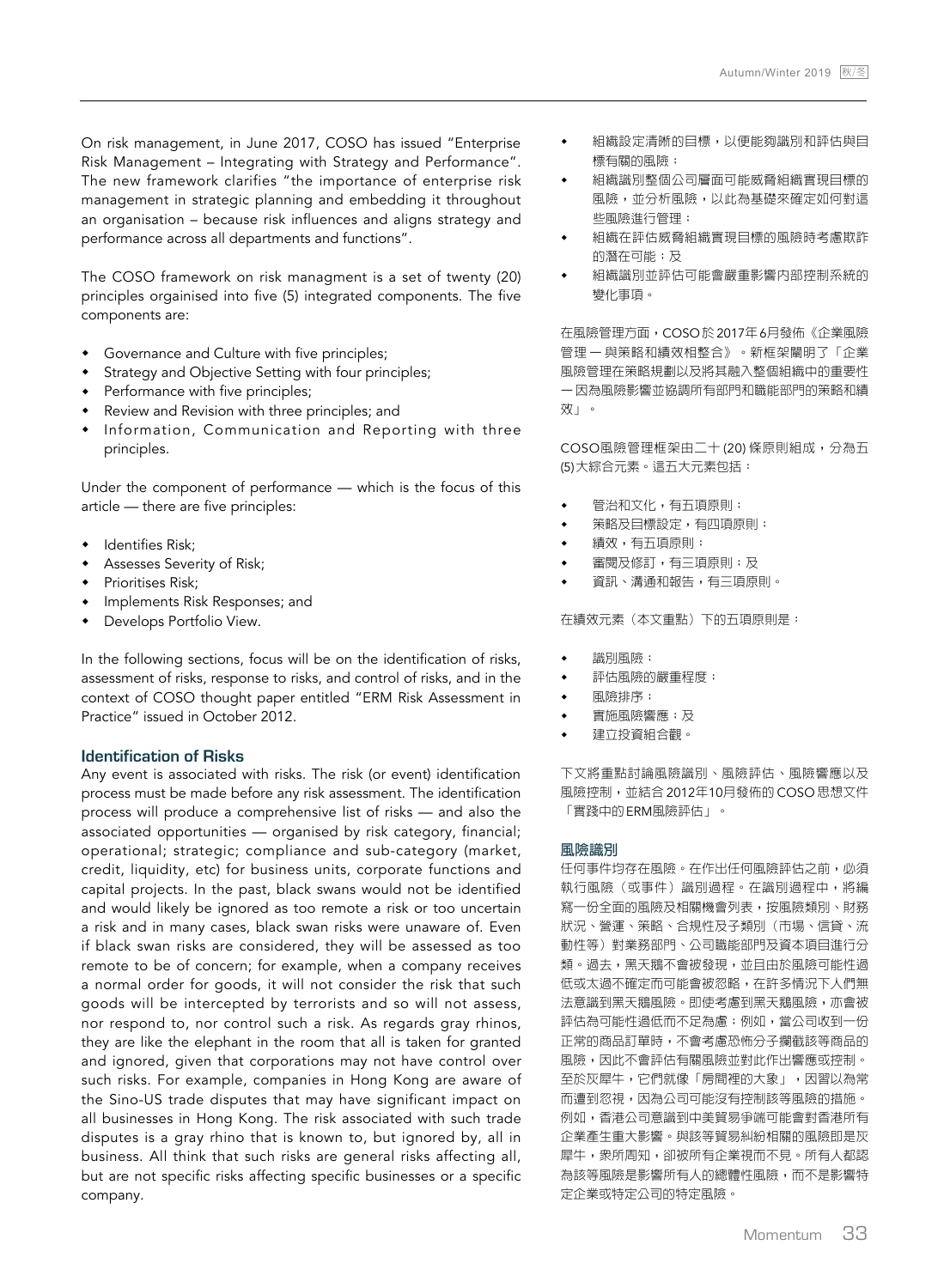## **Assessment of Risks**

After the risks are identified, they will be assessed qualitatively (by business judgement) or quantitatively (by risk models, the most popular being the Monte Carlo simulation model). Under COSO, the Likelihood-Impact grid or matric is used with the horizontal line (x-axis) representing the likelihood of the risk occurring and the vertical line (y-axis) representing the impact to the entity if the risk does occur.

The likelihood is categorised into low (chance of risk occurring), medium or high. The impact (based on financial or otherwise) is categorised into low (impact when the risk does occur), medium or high. Based on the Likelihood-Impact analysis, an event may be of low, medium or high risk.

## **Response to Risks**

Once the risks are identified and assessed, management will respond to the risks. Under the COSO framework, a response will include:

- Risk avoidance (or elimination);
- Risk reduction (or mitigation);
- Risk sharing (or transfer); or
- Risk acceptance.

Normally, an enterprise will avoid an event with high risk and accept an event with low risk. For an event with medium risk, an enterprise will (a) reduce the risk by undertaking control measures or activities or (b) transfer the risk by insurance, or (c) share the risk by, for example, taking in a partner who is better equipped to handle such risk.

## **Control of Risks**

Under the COSO framework, risks may be controlled to a certain extent by taking measures to mitigate the inherent risks so that after taking such measures, the residual risks are reduced to a level that is acceptable to the enterprise.

## **Risk Management under Companies Ordinance**

For a company incorporated under the Companies Ordinance, unless exempted, the directors must prepare a directors' report incorporating a business review under section 388. The business review must comply with, and must disclose the information contained in, Schedule 5. Under section 1(b) of Schedule 5, the business review must consist of "a description of the principal risks and uncertainties facing the company".

## **Risk Management under Listing Rules**

For a company listed on Hong Kong Stock Exchange, a listed company is required to incorporate and disclose a business review complying with Schedule 5 of the Companies Ordinance under paragraph 28(2)(d) of Appendix 16 to the Main Board Listing Rules.

Under the Corporate Governance Code of the Listing Rules, by way of principle, the board of a listed company is responsible (a) for evaluating and determining the nature and extent of the risks it is willing to take; and (b) for ensuring and overseeing that the listed company has established and maintained appropriate and effective

# **風險評估**

識別風險後,將對它們進行定性(透過商業判斷)或定 量(透過風險模型,最普遍的是蒙特卡洛模擬模型)評 估。COSO 使用似然影響網格或矩陣,以橫線(x 軸) 表示發生風險的可能性,豎線(y 軸)表示發生風險時 對實體的影響。

可能性分為低、中或高三檔(發生風險機率)。(財務 或其他方面的)影響分為低、中或高三檔(在發生風險 時的影響)。根據可能性影響分析,事件可能具有低、 中或高風險。

### **風險響應**

在識別及評估風險後,將針對風險加以管理。在COSO 框架下,響應將包括:

- 規避風險(或消除風險);
- 降低風險(或減緩風險);
- 風險分擔(或轉移);或
	- 風險承擔。

通常,企業會避免高風險事件,而接受低風險事件。對 於具有中等風險的事件,企業將 (a) 透過採取控制措施 或活動來降低風險,或(b) 透過保險轉移風險,或 (c) 透 過選擇能夠更好地處理此類風險的合夥人來分擔風險。

## **風險控制**

在COSO框架下,可以採取措施減緩固有風險來在一定 程度上控制風險,使此後的剩餘風險降至企業可以接受 的水平。

## **《公司條例》下的風險管理**

對於根據《公司條例》註冊成立的公司,除非獲得豁 免,否則董事必須根據第388條擬備一份納入業務審視 的董事報告。業務審視必須符合且必須披露附表 5 所載 資訊。根據附表 5第 1(b) 條,業務審視必須包括「對公 司面對的主要風險及不明朗因素的描述」。

### **《上市規則》下的風險管理**

在香港證券交易所上市的公司,必須根據《主板上市規 則》附錄16第 28(2) (d) 段納入及披露符合《公司條例》 附表5的業務審視。

根據《上市規則》下的《企業管治守則》,原則上,上 市公司董事會負責 (a) 評估及釐定其願意接納的風險性 質及程度;及 (b) 確保及監督上市公司設立及維持合適 及有效的風險管理及內部控制系統。就此而言,守則條 文提供了有關如何實施及檢討內部控制及風險管理系統 的詳細條文。

## RME**規則下的風險管理**

RME規則規定,任何人若成為律師、實習律師或外地 律師,須根據RME規則第5條的規定完成RME一般必修 課程。根據第6條的規定,若律師成為合夥人,必須完 成主管必修課程。根據第7條的規定,之後所有律師必 須每年至少完成3小時,或在連續兩個執業年度內完成